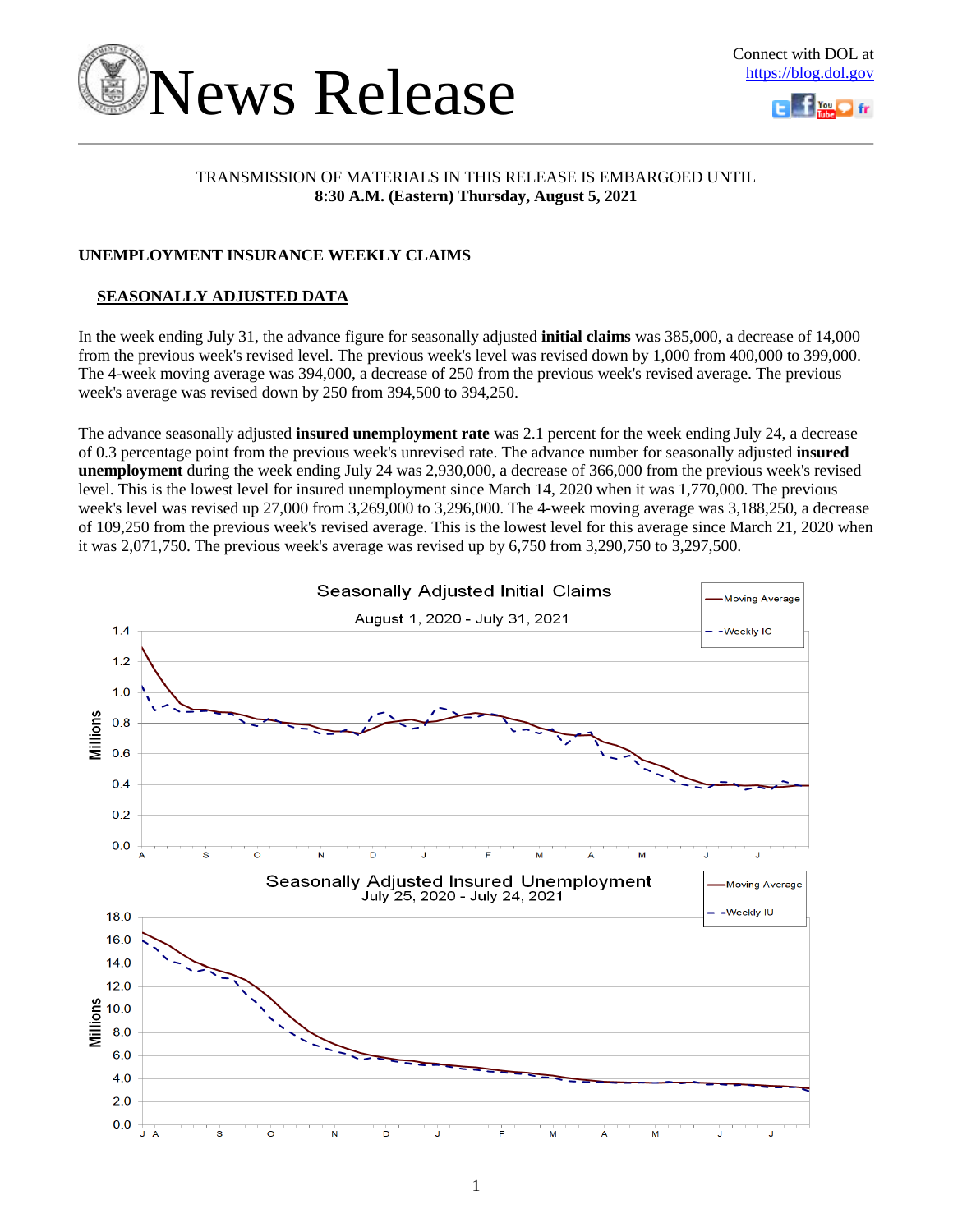### **UNADJUSTED DATA**

The advance number of actual initial claims under state programs, unadjusted, totaled 323,763 in the week ending July 31, a decrease of 20,602 (or -6.0 percent) from the previous week. The seasonal factors had expected a decrease of 6,024 (or -1.7 percent) from the previous week. There were 983,780 initial claims in the comparable week in 2020. In addition, for the week ending July 31, 46 states reported 94,476 initial claims for Pandemic Unemployment Assistance.

The advance unadjusted insured unemployment rate was 2.1 percent during the week ending July 24, a decrease of 0.3 percentage point from the prior week. The advance unadjusted level of insured unemployment in state programs totaled 2,880,564, a decrease of 393,237 (or -12.0 percent) from the preceding week. The seasonal factors had expected a decrease of 27,216 (or -0.8 percent) from the previous week. A year earlier the rate was 10.9 percent and the volume was 15,913,644.



The total number of continued weeks claimed for benefits in all programs for the week ending July 17 was 12,975,015, a decrease of 181,251 from the previous week. There were 31,987,359 weekly claims filed for benefits in all programs in the comparable week in 2020.

During the week ending July 17, Extended Benefits were available in the following 12 states: Alaska, California, Connecticut, District of Columbia, Illinois, Massachusetts, Nevada, New Jersey, New Mexico, New York, Rhode Island, and Texas.

Initial claims for UI benefits filed by former Federal civilian employees totaled 703 in the week ending July 24, a decrease of 377 from the prior week. There were 492 initial claims filed by newly discharged veterans, a decrease of 169 from the preceding week.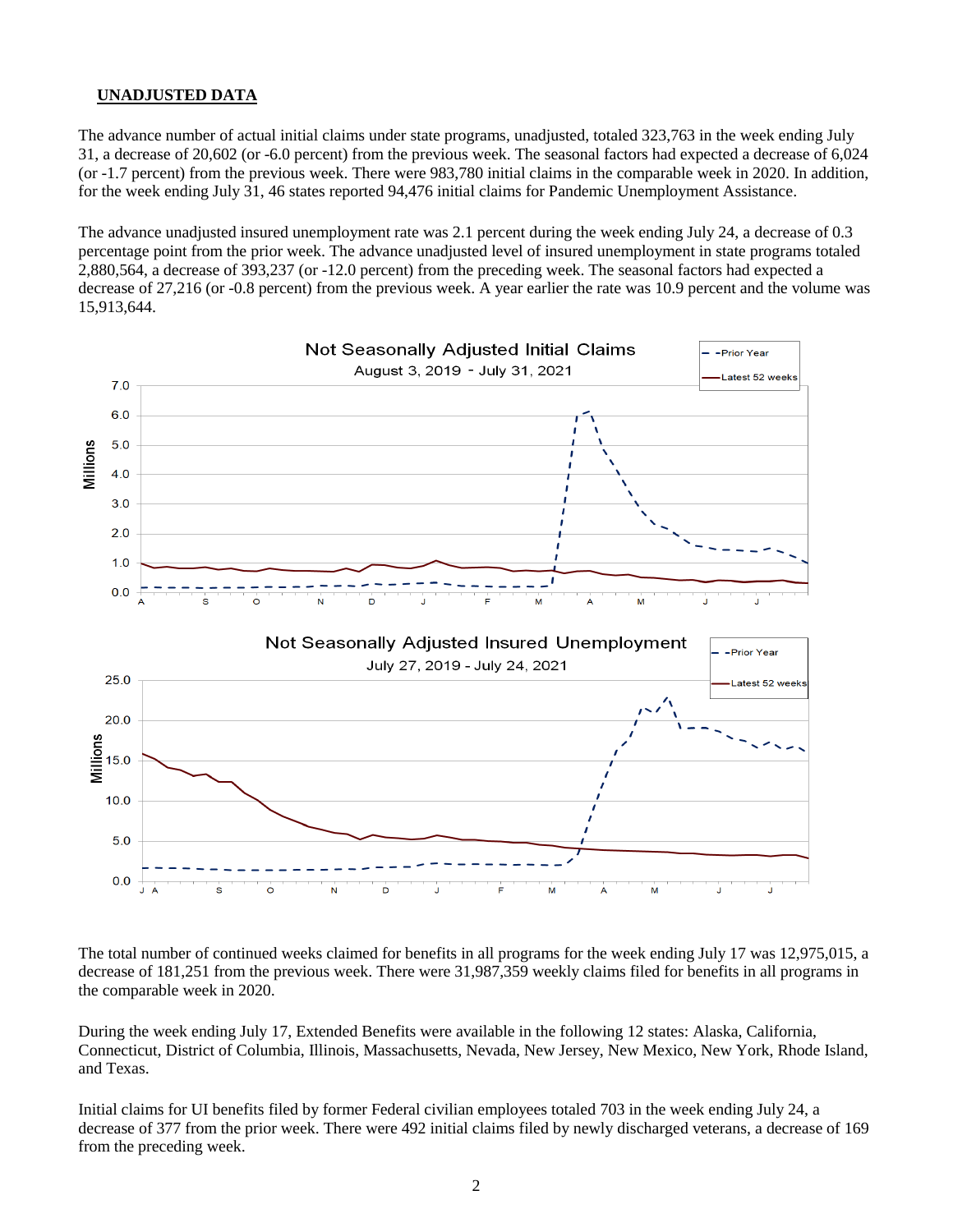There were 10,142 continued weeks claimed filed by former Federal civilian employees the week ending July 17, a decrease of 426 from the previous week. Newly discharged veterans claiming benefits totaled 6,893, an increase of 135 from the prior week.

During the week ending July 17, 47 states reported 5,156,982 continued weekly claims for Pandemic Unemployment Assistance benefits and 47 states reported 4,246,207 continued claims for Pandemic Emergency Unemployment Compensation benefits.

The highest insured unemployment rates in the week ending July 17 were in California (5.2), Puerto Rico (5.1), Nevada (4.1), Rhode Island (4.0), Illinois (3.7), New Jersey (3.7), Connecticut (3.3), New York (3.3), District of Columbia (3.1), and Pennsylvania (3.0).

The largest increases in initial claims for the week ending July 24 were in California (+8,010), Tennessee (+1,694), Michigan (+449), New Jersey (+420), and Florida (+140), while the largest decreases were in Pennsylvania (-21,218), Texas (-11,154), Kentucky (-7,185), Illinois (-7,060), and Missouri (-5,351).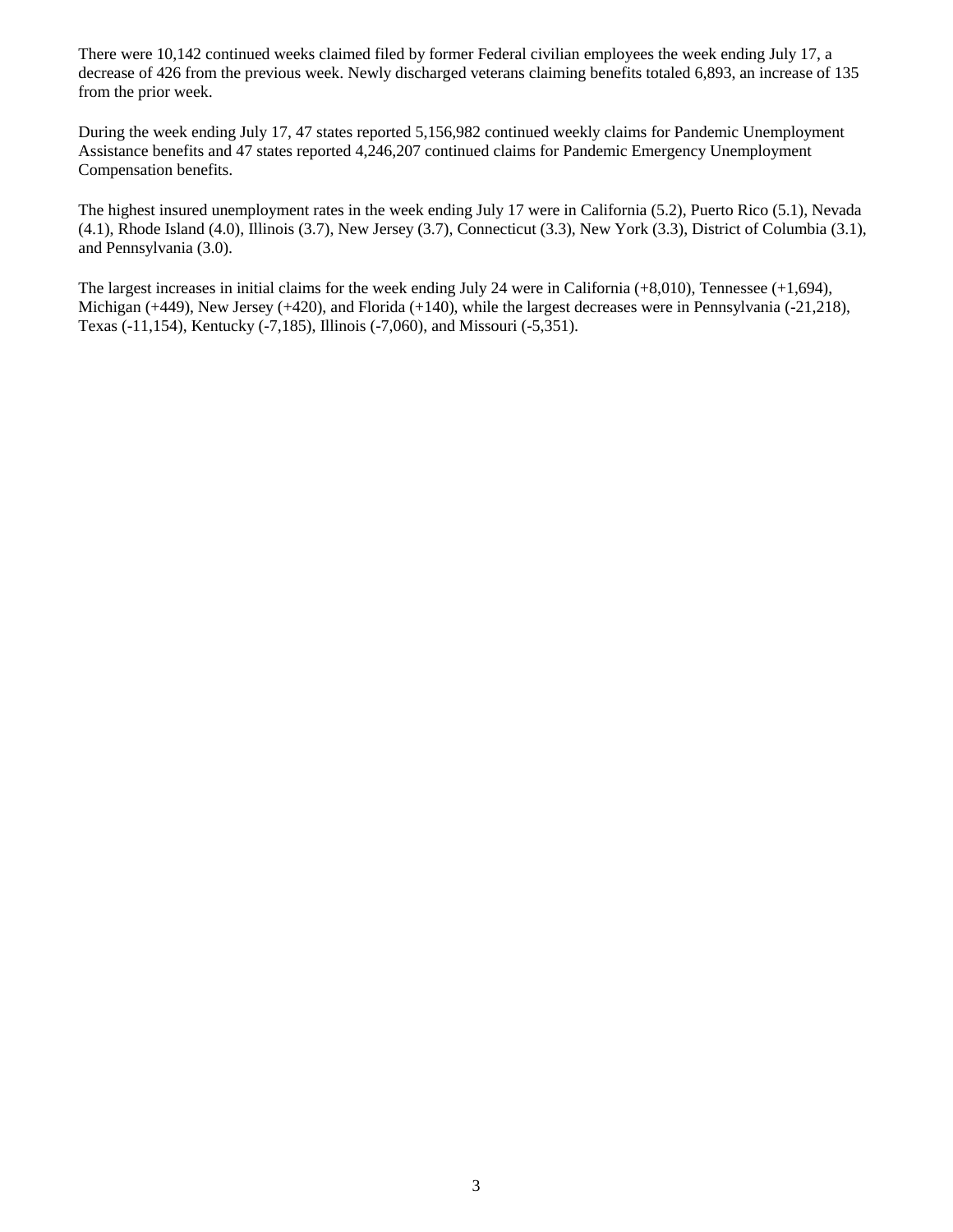### UNEMPLOYMENT INSURANCE DATA FOR REGULAR STATE PROGRAMS

| July 31   | July 24   | <b>Change</b> | July 17   | Prior Year <sup>1</sup> |
|-----------|-----------|---------------|-----------|-------------------------|
| 385,000   | 399,000   | $-14,000$     | 424,000   | 1,043,000               |
| 323,763   | 344,365   | $-20,602$     | 411,244   | 983,780                 |
| 394,000   | 394.250   | $-250$        | 386,500   | 1,295,500               |
| July 24   | July 17   | <b>Change</b> | July 10   | Prior Year <sup>1</sup> |
| 2,930,000 | 3,296,000 | $-366,000$    | 3,262,000 | 15,964,000              |
| 2,880,564 | 3,273,801 | $-393,237$    | 3,275,513 | 15,913,644              |
| 3,188,250 | 3,297,500 | $-109,250$    | 3,344,500 | 16,668,750              |
| 2.1%      | 2.4%      | $-0.3$        | 2.4%      | 10.9%                   |
| 2.1%      | 2.4%      | $-0.3$        | 2.4%      | 10.9%                   |
|           |           |               |           |                         |

### INITIAL CLAIMS FILED IN FEDERAL PROGRAMS (UNADJUSTED)

| July 31 | July 24 | <b>Change</b> | July 17                 | Prior Year <sup>1</sup> |
|---------|---------|---------------|-------------------------|-------------------------|
| 94,476  | 93,060  | $+1.416$      | 109.868                 | 649,092                 |
| July 24 | July 17 | <b>Change</b> | Prior Year <sup>1</sup> |                         |
| 703     | 1,080   | $-377$        | 1,412                   |                         |
| 492     | 661     | $-169$        | 1,031                   |                         |
|         |         |               |                         |                         |

### CONTINUED WEEKS CLAIMED FILED FOR UI BENEFITS IN ALL PROGRAMS (UNADJUSTED)

| <b>WEEK ENDING</b>                            | July 17    | July 10    | <b>Change</b> | Prior Year <sup>1</sup> |
|-----------------------------------------------|------------|------------|---------------|-------------------------|
| <b>Regular State</b>                          | 3,258,442  | 3,259,067  | $-625$        | 16,758,496              |
| <b>Federal Employees</b>                      | 10,142     | 10,568     | $-426$        | 16,134                  |
| <b>Newly Discharged Veterans</b>              | 6,893      | 6,758      | $+135$        | 16,266                  |
| Pandemic Unemployment Assistance <sup>3</sup> | 5,156,982  | 5,246,162  | $-89,180$     | 13,455,146              |
| Pandemic Emergency UC <sup>4</sup>            | 4,246,207  | 4,233,883  | $+12,324$     | 1,218,265               |
| Extended Benefits <sup>5</sup>                | 239,625    | 343,475    | $-103,850$    | 106,695                 |
| State Additional Benefits <sup>6</sup>        | 1,379      | 1,199      | $+180$        | 2,972                   |
| $STC / Workshare$ <sup>7</sup>                | 55,345     | 55,154     | $+191$        | 413,385                 |
| TOTAL <sup>8</sup>                            | 12,975,015 | 13,156,266 | $-181,251$    | 31,987,359              |
|                                               |            |            |               |                         |

### FOOTNOTES

SA - Seasonally Adjusted Data, NSA - Not Seasonally Adjusted Data Continued weeks claimed represent all weeks of benefits claimed during the week being reported, and do not represent weeks claimed by unique individuals.

- 1. Prior year is comparable to most recent data.
- 2. Most recent week used covered employment of 137,027,194 as denominator.
- 3. Information on the Pandemic Unemployment Assistance (PUA) program can be found in UIPL 16-20: [PUA Program](https://wdr.doleta.gov/directives/corr_doc.cfm?DOCN=4628)  [information](https://wdr.doleta.gov/directives/corr_doc.cfm?DOCN=4628)
- 4. Information on the Pandemic Emergency Unemployment Compensation (PEUC) program can be found in Unemployment Insurance Program Letter (UIPL) 17-20: [PEUC Program information](https://wdr.doleta.gov/directives/corr_doc.cfm?DOCN=8452)
- 5. Information on the EB program can be found here: **EB Program information**
- 6. Some states maintain additional benefit programs for those claimants who exhaust regular benefits, and when applicable, extended benefits. Information on states that participate, and the extent of benefits paid, can be found starting on page 4-4 of this link: [Extensions and Special Programs PDF](https://oui.doleta.gov/unemploy/pdf/uilawcompar/2020/special.pdf#page=4)
- 7. Information on STC/Worksharing can be found starting on page 9-10 of the following link: [Extensions and Special Programs](https://oui.doleta.gov/unemploy/pdf/uilawcompar/2020/special.pdf#page=9)  [PDF](https://oui.doleta.gov/unemploy/pdf/uilawcompar/2020/special.pdf#page=9)
- 8. Totals include PUA Unemployment for the appropriate corresponding week.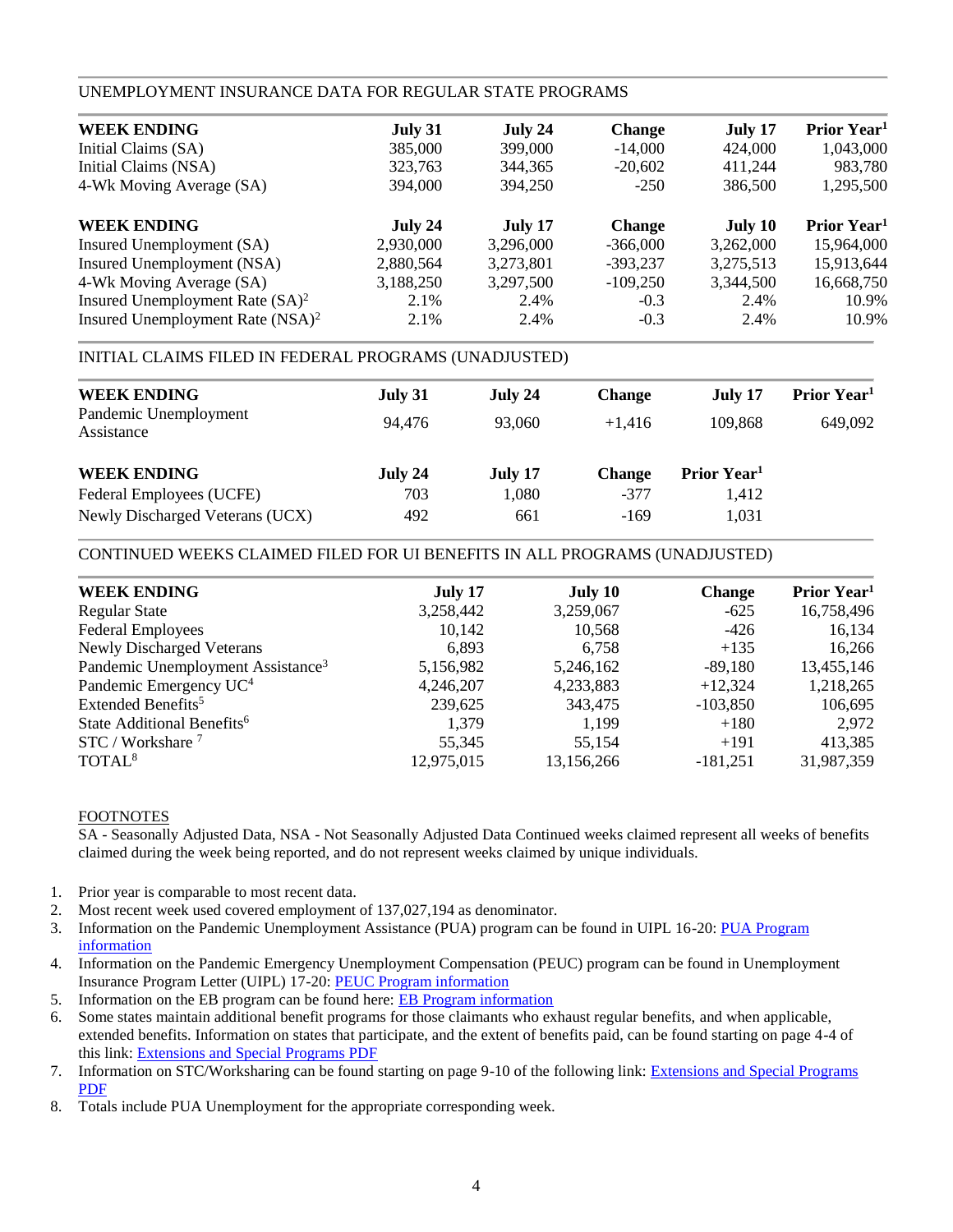### Advance State Claims - Not Seasonally Adjusted

|                      |         | Initial Claims Filed During Week Ended July 31 |           |           | Insured Unemployment For Week Ended July 24 |            |
|----------------------|---------|------------------------------------------------|-----------|-----------|---------------------------------------------|------------|
| <b>STATE</b>         | Advance | Prior Wk                                       | Change    | Advance   | Prior Wk                                    | Change     |
| Alabama              | 6,492   | 3,977                                          | 2,515     | 15,131    | 19,691                                      | $-4,560$   |
| Alaska               | 1,670   | 1,520                                          | 150       | 6,495     | 6,982                                       | $-487$     |
| Arizona              | 2,930   | 3,301                                          | $-371$    | 36,860    | 41,429                                      | $-4,569$   |
| Arkansas             | 1,384   | 1,658                                          | $-274$    | 16,937    | 19,657                                      | $-2,720$   |
| California           | 65,467  | 64,491                                         | 976       | 577,056   | 833,426                                     | $-256,370$ |
| Colorado             | 4,292   | 3,322                                          | 970       | 36,973    | 36,449                                      | 524        |
| Connecticut          | 3,397   | 3,294                                          | 103       | 49,453    | 49,823                                      | $-370$     |
| Delaware             | 498     | 616                                            | $-118$    | 9,228     | 10,385                                      | $-1,157$   |
|                      |         |                                                |           |           |                                             |            |
| District of Columbia | 2,172   | 2,282                                          | $-110$    | 15,927    | 16,429                                      | $-502$     |
| Florida              | 6,289   | 10,110                                         | $-3,821$  | 70,214    | 80,694                                      | $-10,480$  |
| Georgia              | 12,666  | 11,985                                         | 681       | 87,467    | 97,900                                      | $-10,433$  |
| Hawaii               | 2,076   | 2,639                                          | $-563$    | 13,898    | 14,386                                      | $-488$     |
| Idaho                | 814     | 1,057                                          | $-243$    | 4,326     | 4,950                                       | $-624$     |
| Illinois             | 19,337  | 18,859                                         | 478       | 210,154   | 201,993                                     | 8,161      |
| Indiana              | 10,623  | 6,106                                          | 4,517     | 42,474    | 45,203                                      | $-2,729$   |
| Iowa                 | 1,995   | 1,543                                          | 452       | 17,072    | 17,639                                      | $-567$     |
| Kansas               | 1,302   | 1,487                                          | $-185$    | 8,227     | 9,338                                       | $-1,111$   |
| Kentucky             | 4,021   | 4,258                                          | $-237$    | 17,956    | 23,999                                      | $-6,043$   |
| Louisiana            | 2,851   | 3,122                                          | $-271$    | 44,339    | 44,996                                      | $-657$     |
| Maine                | 811     | 916                                            | $-105$    | 8,063     | 8,239                                       | $-176$     |
| Maryland             | 3,358   | 5,530                                          | $-2,172$  | 31,206    | 35,499                                      | $-4,293$   |
| Massachusetts        | 6,551   | 6,533                                          | 18        | 64,123    | 70,884                                      | $-6,761$   |
| Michigan             | 17,908  | 21,461                                         | $-3,553$  | 94,728    | 78,955                                      | 15,773     |
| Minnesota            | 3,373   | 3,326                                          | 47        | 56,767    | 56,375                                      | 392        |
| Mississippi          | 2,091   | 2,250                                          | $-159$    | 17,545    | 20,453                                      | $-2,908$   |
| Missouri             | 6,507   | 6,456                                          | 51        | 40,864    | 42,448                                      | $-1,584$   |
| Montana              | 671     | 716                                            | $-45$     | 5,655     | 6,295                                       | $-640$     |
| Nebraska             | 1,272   | 1,431                                          | $-159$    | 6,795     | 6,886                                       | $-91$      |
| Nevada               | 3,397   | 2,815                                          | 582       | 31,578    | 51,509                                      | $-19,931$  |
| New Hampshire        | 526     | 576                                            | $-50$     | 6,192     | 7,602                                       | $-1,410$   |
| New Jersey           | 10,770  | 11,529                                         | $-759$    | 133,739   | 137,836                                     | $-4,097$   |
| New Mexico           | 2,551   | 3,208                                          | $-657$    | 17,978    | 18,793                                      | $-815$     |
| New York             | 17,176  | 18,841                                         | $-1,665$  | 274,054   | 280,696                                     |            |
|                      |         |                                                |           |           |                                             | $-6,642$   |
| North Carolina       | 5,118   | 4,876                                          | 242       | 36,275    | 39,517                                      | $-3,242$   |
| North Dakota         | 291     | 281                                            | 10        | 2,793     | 2,845                                       | $-52$      |
| Ohio                 | 10,023  | 10,645                                         | $-622$    | 60,635    | 68,010                                      | $-7,375$   |
| Oklahoma             | 2,758   | 3,723                                          | $-965$    | 27,044    | 32,354                                      | $-5,310$   |
| Oregon               | 4,279   | 4,316                                          | $-37$     | 44,715    | 42,883                                      | 1,832      |
| Pennsylvania         | 10,996  | 17,373                                         | $-6,377$  | 102,694   | 162,503                                     | $-59,809$  |
| Puerto Rico          | 2,334   | 5,367                                          | $-3,033$  | 37,324    | 41,252                                      | $-3,928$   |
| Rhode Island         | 3,589   | 2,304                                          | 1,285     | 13,719    | 17,138                                      | $-3,419$   |
| South Carolina       | 1,341   | 1,503                                          | $-162$    | 34,825    | 37,023                                      | $-2,198$   |
| South Dakota         | 133     | 161                                            | $-28$     | 4,527     | 1,378                                       | 3,149      |
| Tennessee            | 4,568   | 7,841                                          | $-3,273$  | 50,536    | 52,820                                      | $-2,284$   |
| Texas                | 29,429  | 33,883                                         | $-4,454$  | 208,592   | 194,094                                     | 14,498     |
| Utah                 | 1,572   | 1,409                                          | 163       | 8,742     | 9,171                                       | $-429$     |
| Vermont              | 244     | 298                                            | $-54$     | 5,340     | 5,186                                       | 154        |
| Virgin Islands       | 100     | 232                                            | $-132$    | 896       | 1,052                                       | $-156$     |
| Virginia             | 6,455   | 6,178                                          | 277       | 32,240    | 33,603                                      | $-1,363$   |
| Washington           | 5,141   | 4,776                                          | 365       | 75,696    | 68,959                                      | 6,737      |
| West Virginia        | 753     | 874                                            | $-121$    | 10,701    | 11,381                                      | $-680$     |
| Wisconsin            | 7,129   | 6,806                                          | 323       | 51,619    | 52,671                                      | $-1,052$   |
| Wyoming              | 272     | 304                                            | $-32$     | 2,177     | 2,122                                       | 55         |
| <b>US</b> Total      | 323,763 | 344,365                                        | $-20,602$ | 2,880,564 | 3,273,801                                   | $-393,237$ |
|                      |         |                                                |           |           |                                             |            |

Note: Advance claims are not directly comparable to claims reported in prior weeks. Advance claims are reported by the state liable for paying the unemployment compensation, whereas previous weeks reported claims reflect claimants by state of residence. In addition, claims reported as "workshare equivalent" in the previous week are added to the advance claims as a proxy for the current week's "workshare equivalent" activity.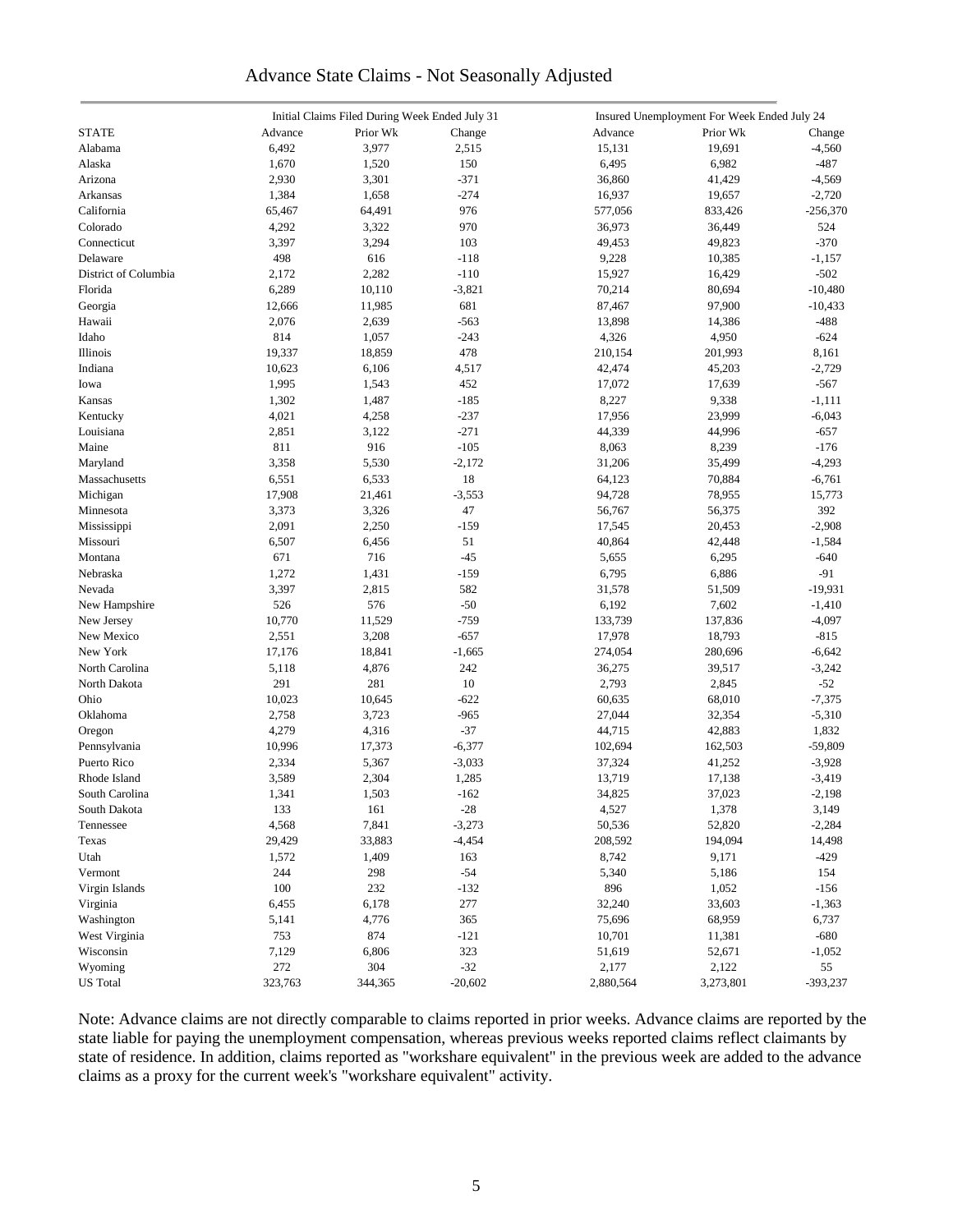# Seasonally Adjusted US Weekly UI Claims (in thousands)

|                    |                | <b>Change</b><br>from |          |                |                      |           |            |
|--------------------|----------------|-----------------------|----------|----------------|----------------------|-----------|------------|
|                    | <b>Initial</b> | <b>Prior</b>          | 4-Week   | <b>Insured</b> | from<br><b>Prior</b> | 4-Week    |            |
| <b>Week Ending</b> | <b>Claims</b>  | Week                  | Average  | Unemployment   | Week                 | Average   | <b>IUR</b> |
| July 25, 2020      | 1,262          | $-136$                | 1,384.25 | 15,964         | $-949$               | 16,668.75 | 10.9       |
| August 1, 2020     | 1,043          | $-219$                | 1,295.50 | 15,303         | $-661$               | 16,141.25 | 10.5       |
| August 8, 2020     | 883            | $-160$                | 1,146.50 | 14,217         | $-1,086$             | 15,599.25 | 9.7        |
| August 15, 2020    | 920            | 37                    | 1,027.00 | 13,948         | $-269$               | 14,858.00 | 9.5        |
| August 22, 2020    | 872            | $-48$                 | 929.50   | 13,246         | $-702$               | 14,178.50 | 9.1        |
| August 29, 2020    | 875            | 3                     | 887.50   | 13,528         | 282                  | 13,734.75 | 9.3        |
| September 5, 2020  | 881            | 6                     | 887.00   | 12,755         | $-773$               | 13,369.25 | 8.7        |
| September 12, 2020 | 860            | $-21$                 | 872.00   | 12,706         | $-49$                | 13,058.75 | 8.7        |
| September 19, 2020 | 860            | $\boldsymbol{0}$      | 869.00   | 11,381         | $-1,325$             | 12,592.50 | 7.8        |
| September 26, 2020 | 803            | $-57$                 | 851.00   | 10,477         | $-904$               | 11,829.75 | 7.2        |
| October 3, 2020    | 782            | $-21$                 | 826.25   | 9,259          | $-1,218$             | 10,955.75 | 6.3        |
| October 10, 2020   | 833            | 51                    | 819.50   | 8,384          | $-875$               | 9,875.25  | 5.7        |
| October 17, 2020   | 798            | $-35$                 | 804.00   | 7,699          | $-685$               | 8,954.75  | 5.3        |
| October 24, 2020   | 768            | $-30$                 | 795.25   | 7,076          | $-623$               | 8,104.50  | 4.8        |
| October 31, 2020   | 765            | $-3$                  | 791.00   | 6,724          | $-352$               | 7,470.75  | 4.6        |
|                    |                |                       |          |                |                      |           |            |
| November 7, 2020   | 728            | $-37$                 | 764.75   | 6,389          | $-335$               | 6,972.00  | 4.4        |
| November 14, 2020  | 732            | $\overline{4}$        | 748.25   | 6,138          | $-251$               | 6,581.75  | 4.2        |
| November 21, 2020  | 762            | 30                    | 746.75   | 5,606          | $-532$               | 6,214.25  | 3.8        |
| November 28, 2020  | 719            | $-43$                 | 735.25   | 5,829          | 223                  | 5,990.50  | 4.0        |
| December 5, 2020   | 853            | 134                   | 766.50   | 5,614          | $-215$               | 5,796.75  | 3.8        |
| December 12, 2020  | 873            | $20\,$                | 801.75   | 5,433          | $-181$               | 5,620.50  | 3.7        |
| December 19, 2020  | 803            | $-70$                 | 812.00   | 5,311          | $-122$               | 5,546.75  | 3.6        |
| December 26, 2020  | 763            | $-40$                 | 823.00   | 5,180          | $-131$               | 5,384.50  | 3.5        |
| January 2, 2021    | 781            | 18                    | 805.00   | 5,240          | 60                   | 5,291.00  | 3.7        |
| January 9, 2021    | 904            | 123                   | 812.75   | 5,061          | $-179$               | 5,198.00  | 3.6        |
| January 16, 2021   | 886            | $-18$                 | 833.50   | 4,878          | $-183$               | 5,089.75  | 3.4        |
| January 23, 2021   | 836            | $-50$                 | 851.75   | 4,791          | $-87$                | 4,992.50  | 3.4        |
| January 30, 2021   | 837            | $\mathbf{1}$          | 865.75   | 4,655          | $-136$               | 4,846.25  | 3.3        |
| February 6, 2021   | 863            | 26                    | 855.50   | 4,592          | $-63$                | 4,729.00  | 3.2        |
| February 13, 2021  | 847            | $-16$                 | 845.75   | 4,469          | $-123$               | 4,626.75  | 3.1        |
| February 20, 2021  | 747            | $-100$                | 823.50   | 4,383          | $-86$                | 4,524.75  | 3.1        |
| February 27, 2021  | 761            | 14                    | 804.50   | 4,157          | $-226$               | 4,400.25  | 2.9        |
| March 6, 2021      | 734            | $-27$                 | 772.25   | 4,123          | $-34$                | 4,283.00  | 2.9        |
| March 13, 2021     | 765            | 31                    | 751.75   | 3,841          | $-282$               | 4,126.00  | 2.7        |
| March 20, 2021     | 658            | $-107$                | 729.50   | 3,753          | $-88$                | 3,968.50  | 2.6        |
| March 27, 2021     | 729            | 71                    | 721.50   | 3,717          | $-36$                | 3,858.50  | 2.6        |
| April 3, 2021      | 742            | 13                    | 723.50   | 3,708          | $-9$                 | 3,754.75  | 2.7        |
| April 10, 2021     | 586            | $-156$                | 678.75   | 3,652          | $-56$                | 3,707.50  | 2.6        |
| April 17, 2021     | 566            | $-20$                 | 655.75   | 3,653          | $\mathbf{1}$         | 3,682.50  | 2.6        |
| April 24, 2021     | 590            | 24                    | 621.00   | 3,680          | $27\,$               | 3,673.25  | 2.6        |
| May 1, 2021        | 507            | $-83$                 | 562.25   | 3,640          | $-40$                | 3,656.25  | 2.6        |
| May 8, 2021        | 478            | $-29$                 | 535.25   | 3,738          | 98                   | 3,677.75  | 2.7        |
| May 15, 2021       | 444            | $-34$                 | 504.75   | 3,611          | $-127$               | 3,667.25  | 2.6        |
| May 22, 2021       | 405            | $-39$                 | 458.50   | 3,769          | 158                  | 3,689.50  | 2.7        |
| May 29, 2021       | 388            | $-17$                 | 428.75   | 3,517          | $-252$               | 3,658.75  | 2.5        |
| June 5, 2021       | 374            | $-14$                 | 402.75   | 3,528          | 11                   | 3,606.25  | 2.5        |
| June 12, 2021      | 418            | 44                    | 396.25   | 3,412          | $-116$               | 3,556.50  | 2.5        |
| June 19, 2021      | 416            | $-2$                  | 399.00   | 3,484          | 72                   | 3,485.25  | 2.5        |
| June 26, 2021      | 368            | $-48$                 | 394.00   | 3,367          | $-117$               | 3,447.75  | 2.4        |
| July 3, 2021       | 386            | 18                    | 397.00   | 3,265          | $-102$               | 3,382.00  | 2.4        |
| July 10, 2021      | 368            | $-18$                 | 384.50   | 3,262          | $-3$                 | 3,344.50  | 2.4        |
|                    | 424            |                       |          | 3,296          | 34                   | 3,297.50  | 2.4        |
| July 17, 2021      |                | 56                    | 386.50   |                |                      |           |            |
| July 24, 2021      | 399            | $-25$                 | 394.25   | 2,930          | $-366$               | 3,188.25  | 2.1        |
| July 31, 2021      | 385            | $-14$                 | 394.00   |                |                      |           |            |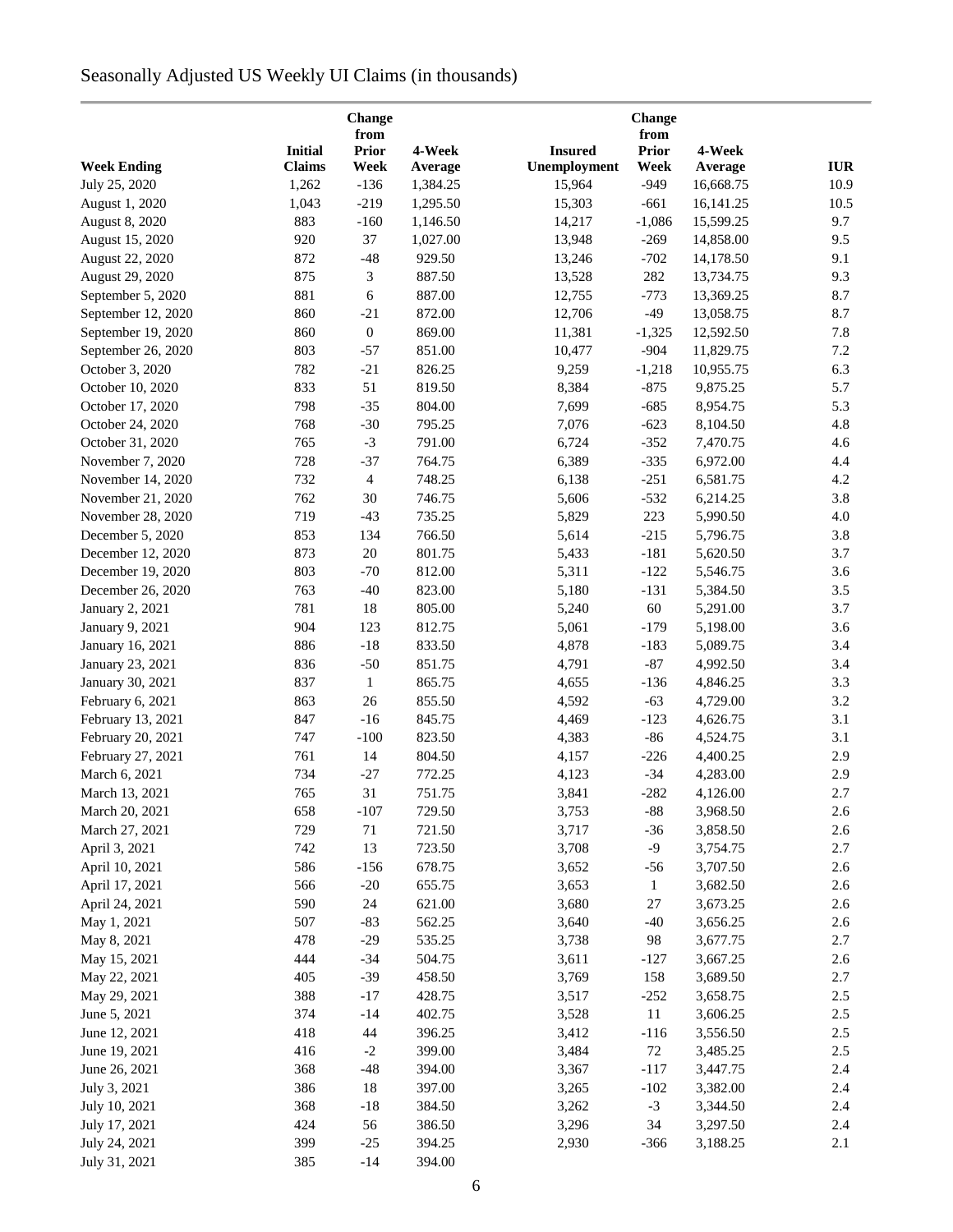| Pandemic Unemployment Assistance Claims - Not Seasonally Adjusted |  |
|-------------------------------------------------------------------|--|
|-------------------------------------------------------------------|--|

|                      |                  | PUA Initial Claims Filed During Week Ended July 31 |                          | PUA Continued Claims For Week Ended Jul 17 |                  |                  |  |
|----------------------|------------------|----------------------------------------------------|--------------------------|--------------------------------------------|------------------|------------------|--|
| <b>STATE</b>         | Advance          | Prior Wk                                           | Change                   | Jul 17                                     | Jul 10           | Change           |  |
| Alabama              | $\boldsymbol{0}$ | $\boldsymbol{0}$                                   | $\boldsymbol{0}$         | $\overline{0}$                             | $\overline{0}$   | $\boldsymbol{0}$ |  |
| Alaska               | 75               | 84                                                 | $-9$                     | 4,825                                      | 4,681            | 144              |  |
| Arizona              | 652              | 622                                                | 30                       | 60,121                                     | 68,761           | $-8,640$         |  |
| Arkansas             | 6                | 1                                                  | 5                        | 1,749                                      | 2,355            | -606             |  |
| California           | 47,687           | 40,161                                             | 7,526                    | 1,343,570                                  | 1,482,705        | $-139, 135$      |  |
| Colorado             | 1,343            | 1,119                                              | 224                      | 25,223                                     | 23,328           | 1,895            |  |
| Connecticut          | 148              | 146                                                | $\overline{c}$           | 23,456                                     | 25,556           | $-2,100$         |  |
| Delaware             | 28               | 20                                                 | 8                        | 3,349                                      | 3,231            | 118              |  |
| District of Columbia | 20               | 27                                                 | $-7$                     | 13,741                                     | 14,272           | $-531$           |  |
| Florida              | 336              | 291                                                | 45                       | $\boldsymbol{0}$                           | $\boldsymbol{0}$ | $\boldsymbol{0}$ |  |
| Georgia              | 339              | 319                                                | 20                       | 10,492                                     | 15,554           | $-5,062$         |  |
| Hawaii               | 519              | 506                                                | 13                       | 33,915                                     | 31,570           | 2,345            |  |
| Idaho                | 6                | $\tau$                                             | $-1$                     | $22\,$                                     | 77               | $-55$            |  |
| Illinois             | 1,126            | 1,048                                              | 78                       | 206,522                                    | 225,798          | $-19,276$        |  |
| Indiana              | 3,865            | 2,844                                              | 1,021                    | 136,327                                    | 105,810          | 30,517           |  |
| Iowa                 | 95               | 79                                                 | 16                       | 86                                         | 165              | $-79$            |  |
|                      | 183              |                                                    | 17                       |                                            |                  |                  |  |
| Kansas               |                  | 166                                                |                          | 4,119                                      | 7,419            | $-3,300$         |  |
| Kentucky             | 821              | 914                                                | $-93$                    | 12,762                                     | 13,651           | $-889$           |  |
| Louisiana            | 437              | 609                                                | $-172$                   | 92,195                                     | 93,019           | $-824$           |  |
| Maine                | 136              | 139                                                | $-3$                     | 9,694                                      | 9,976            | $-282$           |  |
| Maryland             | 1,392            | 1,089                                              | 303                      | 82,679                                     | 90,227           | $-7,548$         |  |
| Massachusetts        | 2,117            | 1,618                                              | 499                      | 212,444                                    | 199,890          | 12,554           |  |
| Michigan             | 1,868            | 1,697                                              | 171                      | 347,649                                    | 201,583          | 146,066          |  |
| Minnesota            | $\boldsymbol{0}$ | $\boldsymbol{0}$                                   | $\boldsymbol{0}$         | 33,546                                     | 34,704           | $-1,158$         |  |
| Mississippi          | $\boldsymbol{0}$ | $\boldsymbol{0}$                                   | $\boldsymbol{0}$         | $\overline{0}$                             | $\boldsymbol{0}$ | $\overline{0}$   |  |
| Missouri             | $\boldsymbol{0}$ | $\boldsymbol{0}$                                   | $\boldsymbol{0}$         | 1,893                                      | 2,593            | $-700$           |  |
| Montana              | 80               | 156                                                | $-76$                    | 4,327                                      | 2,316            | 2,011            |  |
| Nebraska             | 3                | $\overline{c}$                                     | $\mathbf{1}$             | 44                                         | 89               | $-45$            |  |
| Nevada               | 586              | 435                                                | 151                      | 40,222                                     | 44,098           | $-3,876$         |  |
| New Hampshire        | 28               | 30                                                 | $-2$                     | 66                                         | 51               | 15               |  |
| New Jersey           | 1,237            | 1,083                                              | 154                      | 296,268                                    | 310,455          | $-14,187$        |  |
| New Mexico           | 9,387            | 14,070                                             | $-4,683$                 | 33,791                                     | 33,823           | $-32$            |  |
| New York             | 1,162            | 1,092                                              | 70                       | 935,709                                    | 952,233          | $-16,524$        |  |
| North Carolina       | 1,551            | 1,316                                              | 235                      | 55,751                                     | 57,273           | $-1,522$         |  |
| North Dakota         | $\overline{c}$   | $\mathbf{1}$                                       | $\mathbf{1}$             | 47                                         | 265              | $-218$           |  |
| Ohio                 | 3,463            | 4,204                                              | $-741$                   | 215,345                                    | 246,202          | $-30,857$        |  |
| Oklahoma             | $\overline{0}$   | $\boldsymbol{0}$                                   | $\boldsymbol{0}$         | $\overline{0}$                             | $\overline{0}$   | $\overline{0}$   |  |
| Oregon               | 1,019            | 981                                                | 38                       | 67,494                                     | 60,093           | 7,401            |  |
| Pennsylvania         | 5,421            | 7,121                                              | $-1,700$                 | 444,059                                    | 463,978          | $-19,919$        |  |
| Puerto Rico          | 1,024            | 1,190                                              | $-166$                   | 171,457                                    | 159,957          | 11,500           |  |
| Rhode Island         | 2,898            | 4,713                                              | $-1,815$                 | 31,085                                     | 31,340           | $-255$           |  |
| South Carolina       | 11               | 20                                                 | $-9$                     | 177                                        | 542              | $-365$           |  |
| South Dakota         | $\mathbf{1}$     | $\overline{c}$                                     | $-1$                     | 165                                        | 37               | 128              |  |
| Tennessee            | 29               | 26                                                 | 3                        | 7,135                                      | 15,766           | $-8,631$         |  |
| Texas                | 97               | 151                                                | $-54$                    | 7,721                                      | 52,154           | $-44,433$        |  |
| Utah                 | 34               | 82                                                 | $-48$                    | $\overline{0}$                             | $\overline{0}$   | $\boldsymbol{0}$ |  |
| Vermont              | 13               | 8                                                  | 5                        | 5,874                                      | 5,963            | $-89$            |  |
| Virgin Islands       | 15               | 11                                                 | $\overline{\mathcal{L}}$ | $\mathbf{0}$                               | $\boldsymbol{0}$ | $\overline{0}$   |  |
| Virginia             | 1,230            | 803                                                | 427                      | 44,490                                     | 47,139           | $-2,649$         |  |
| Washington           | 1,354            | 1,371                                              | $-17$                    | 117,665                                    | 86,828           | 30,837           |  |
| West Virginia        | $\boldsymbol{0}$ | $\boldsymbol{0}$                                   | $\boldsymbol{0}$         | 152                                        | 152              | $\overline{0}$   |  |
| Wisconsin            | 632              | 686                                                | $-54$                    | 17,544                                     | 18,470           | $-926$           |  |
| Wyoming              | $\mathbf{0}$     | $\boldsymbol{0}$                                   | $\boldsymbol{0}$         | 15                                         | 13               | $\overline{2}$   |  |
| <b>US</b> Total      | 94,476           | 93,060                                             | 1,416                    | 5,156,982                                  | 5,246,162        | $-89,180$        |  |
|                      |                  |                                                    |                          |                                            |                  |                  |  |

Note: Information on the Pandemic Unemployment Assistance (PUA) program can be found in UIPL 16-20: PUA [Program information.](https://wdr.doleta.gov/directives/corr_doc.cfm?DOCN=4628) Backdated claims may be included in these figures.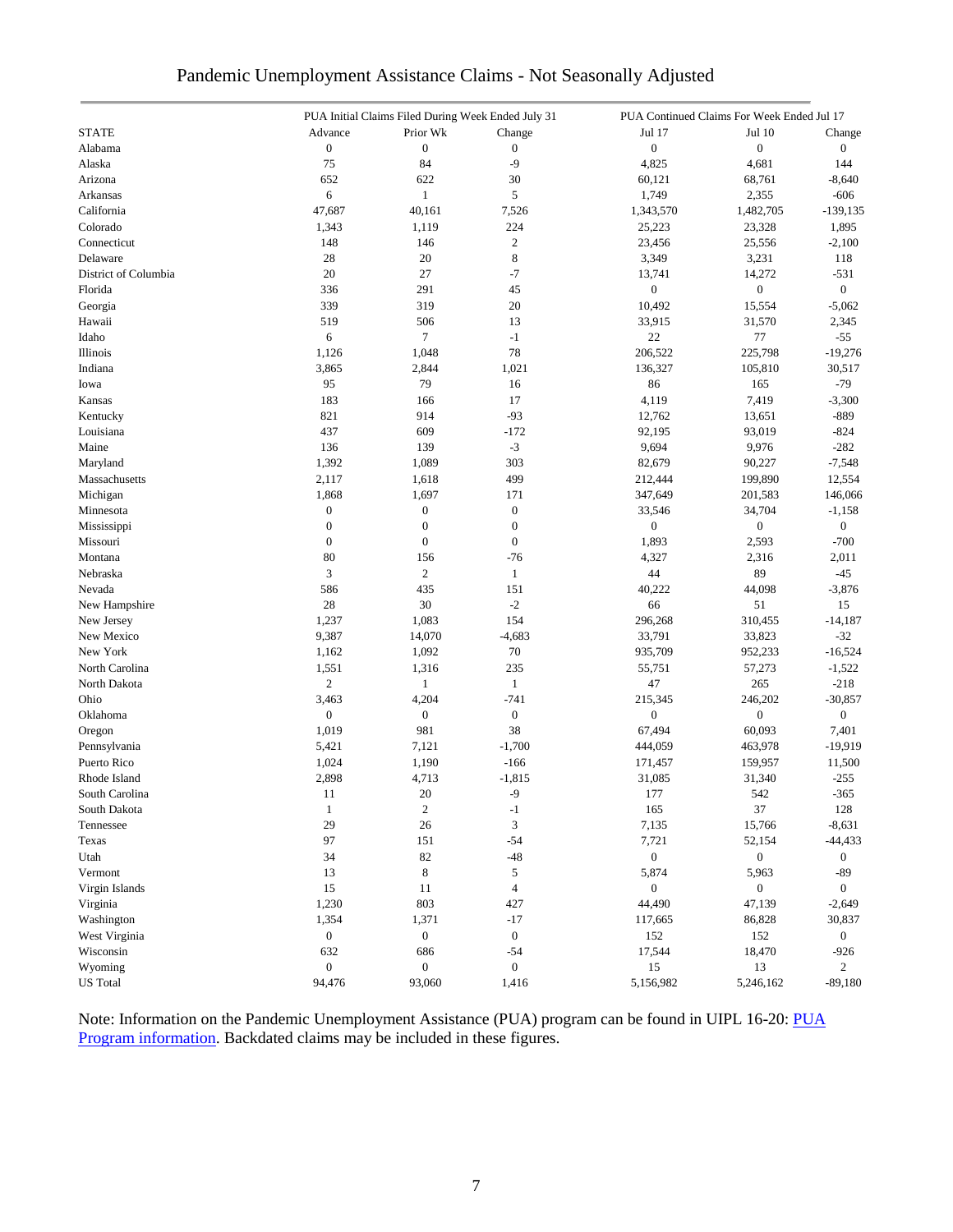## Pandemic Emergency Unemployment Compensation Continued Claims - Not Seasonally Adjusted

|                      |                             |                  | PEUC Claims Filed During Weeks Ended: |                             |                             |
|----------------------|-----------------------------|------------------|---------------------------------------|-----------------------------|-----------------------------|
| <b>STATE</b>         | July 17                     | July 10          | Change                                | July 3                      | June 26                     |
| Alabama              | $\boldsymbol{0}$            | $\boldsymbol{0}$ | $\boldsymbol{0}$                      | 111                         | 334                         |
| Alaska               | 10,533                      | 11,379           | $-846$                                | 11,849                      | 12,640                      |
| Arizona              | 18,049                      | 19,691           | $-1,642$                              | 20,336                      | 22,595                      |
| Arkansas             | 1,481                       | 1,626            | $-145$                                | 2,261                       | 19,755                      |
| California           | 1,362,890                   | 1,293,511        | 69,379                                | 1,076,363                   | 1,064,258                   |
| Colorado             | 72,889                      | 70,810           | 2,079                                 | 67,100                      | 77,602                      |
| Connecticut          | 61,543                      | 63,715           | $-2,172$                              | 64,762                      | 74,445                      |
| Delaware             | 7,998                       | 7,693            | 305                                   | 7,534                       | 11,455                      |
| District of Columbia | 13,741                      | 3,246            | 10,495                                | 3,285                       | 3,343                       |
| Florida              | $\boldsymbol{0}$            | $\boldsymbol{0}$ | $\boldsymbol{0}$                      | $\boldsymbol{0}$            | $\mathbf{0}$                |
| Georgia              | $\overline{0}$              | $\boldsymbol{0}$ | $\boldsymbol{0}$                      | $\mathbf{0}$                | $\mathbf{0}$                |
| Hawaii               | 25,150                      | 22,570           | 2,580                                 | 26,673                      | 26,620                      |
| Idaho                | 251                         | 245              | 6                                     | 256                         | 373                         |
| Illinois             | 272,601                     | 271,383          | 1,218                                 | 267,821                     | 279,440                     |
| Indiana              | 79,108                      | 83,820           | $-4,712$                              | 674                         | 584                         |
| Iowa                 | 4,602                       | 5,870            | $-1,268$                              | 6,910                       | 9,887                       |
| Kansas               | 11,550                      | 12,420           | $-870$                                | 12,669                      | 14,948                      |
| Kentucky             | 24,508                      | 30,764           | $-6,256$                              | 25,392                      | 27,108                      |
| Louisiana            | 66,703                      | 66,668           | 35                                    | 66,469                      | 66,841                      |
| Maine                | 14,484                      | 14,621           | $-137$                                | 14,499                      | 15,024                      |
| Maryland             | 48,255                      | 52,319           | $-4,064$                              | 51,409                      | 57,061                      |
| Massachusetts        | 188,814                     |                  | $-5$                                  | 187,765                     | 192,915                     |
|                      |                             | 188,819          |                                       |                             |                             |
| Michigan             | 199,624                     | 193,431          | 6,193                                 | 210,348                     | 202,219                     |
| Minnesota            | 112,268<br>$\boldsymbol{0}$ | 112,938          | $-670$<br>$\boldsymbol{0}$            | 111,967<br>$\boldsymbol{0}$ | 112,459<br>$\boldsymbol{0}$ |
| Mississippi          |                             | $\boldsymbol{0}$ |                                       |                             |                             |
| Missouri             | 1,139                       | 3,012            | $-1,873$                              | 1,114                       | 3,011                       |
| Montana              | 259                         | 302              | $-43$                                 | 608                         | 5,731                       |
| Nebraska             | 148                         | 97               | 51                                    | 148                         | 254                         |
| Nevada               | 86,064                      | 88,306           | $-2,242$                              | 88,975                      | 91,532                      |
| New Hampshire        | 866                         | 822              | 44                                    | 858                         | 888                         |
| New Jersey           | 227,270                     | 232,577          | $-5,307$                              | 225,677                     | 226,282                     |
| New Mexico           | 30,132                      | 29,805           | 327                                   | 28,904                      | 34,235                      |
| New York             | 711,365                     | 723,405          | $-12,040$                             | 723,533                     | 727,216                     |
| North Carolina       | 125,847                     | 126,921          | $-1,074$                              | 126,494                     | 134,523                     |
| North Dakota         | 62                          | 52               | 10                                    | 87                          | 221                         |
| Ohio                 | 88,234                      | 91,095           | $-2,861$                              | 92,395                      | 98,475                      |
| Oklahoma             | $\boldsymbol{0}$            | $\boldsymbol{0}$ | $\boldsymbol{0}$                      | $\boldsymbol{0}$            | $\boldsymbol{0}$            |
| Oregon               | 71,939                      | 73,812           | $-1,873$                              | 75,179                      | 80,096                      |
| Pennsylvania         | 199,926                     | 230,056          | $-30,130$                             | 212,236                     | 243,131                     |
| Puerto Rico          | 45,244                      | 43,755           | 1,489                                 | 41,882                      | 44,451                      |
| Rhode Island         | 17,211                      | 15,870           | 1,341                                 | 15,971                      | 16,165                      |
| South Carolina       | 306                         | 701              | $-395$                                | 1,946                       | 53,568                      |
| South Dakota         | 153                         | 195              | $-42$                                 | 265                         | 940                         |
| Tennessee            | 855                         | 2,293            | $-1,438$                              | 45,716                      | 49,393                      |
| Texas                | 6,698                       | 11,163           | $-4,465$                              | 176,213                     | 552,877                     |
| Utah                 | $\overline{0}$              | $\boldsymbol{0}$ | $\boldsymbol{0}$                      | $\boldsymbol{0}$            | 11,735                      |
| Vermont              | 3,922                       | 4,056            | $-134$                                | 4,212                       | 4,891                       |
| Virgin Islands       | 7                           | 19               | $-12$                                 | 20                          | 26                          |
| Virginia             | 7,322                       | 6,930            | 392                                   | 6,772                       | 7,165                       |
| Washington           | 476                         | 543              | $-67$                                 | 463                         | 449                         |
| West Virginia        | 284                         | 694              | $-410$                                | 860                         | 2,381                       |
| Wisconsin            | 23,418                      | 19,863           | 3,555                                 | 27,691                      | 28,609                      |
| Wyoming              | 18                          | $\boldsymbol{0}$ | 18                                    | 44                          | 208                         |
| <b>US</b> Total      | 4,246,207                   | 4,233,883        | 12,324                                | 4,134,716                   | 4,710,359                   |

Note: Information on the Pandemic Emergency Unemployment Compensation (PEUC) program can be found in Unemployment Insurance Program Letter (UIPL) 17-20: [PEUC Program information](https://wdr.doleta.gov/directives/corr_doc.cfm?DOCN=8452)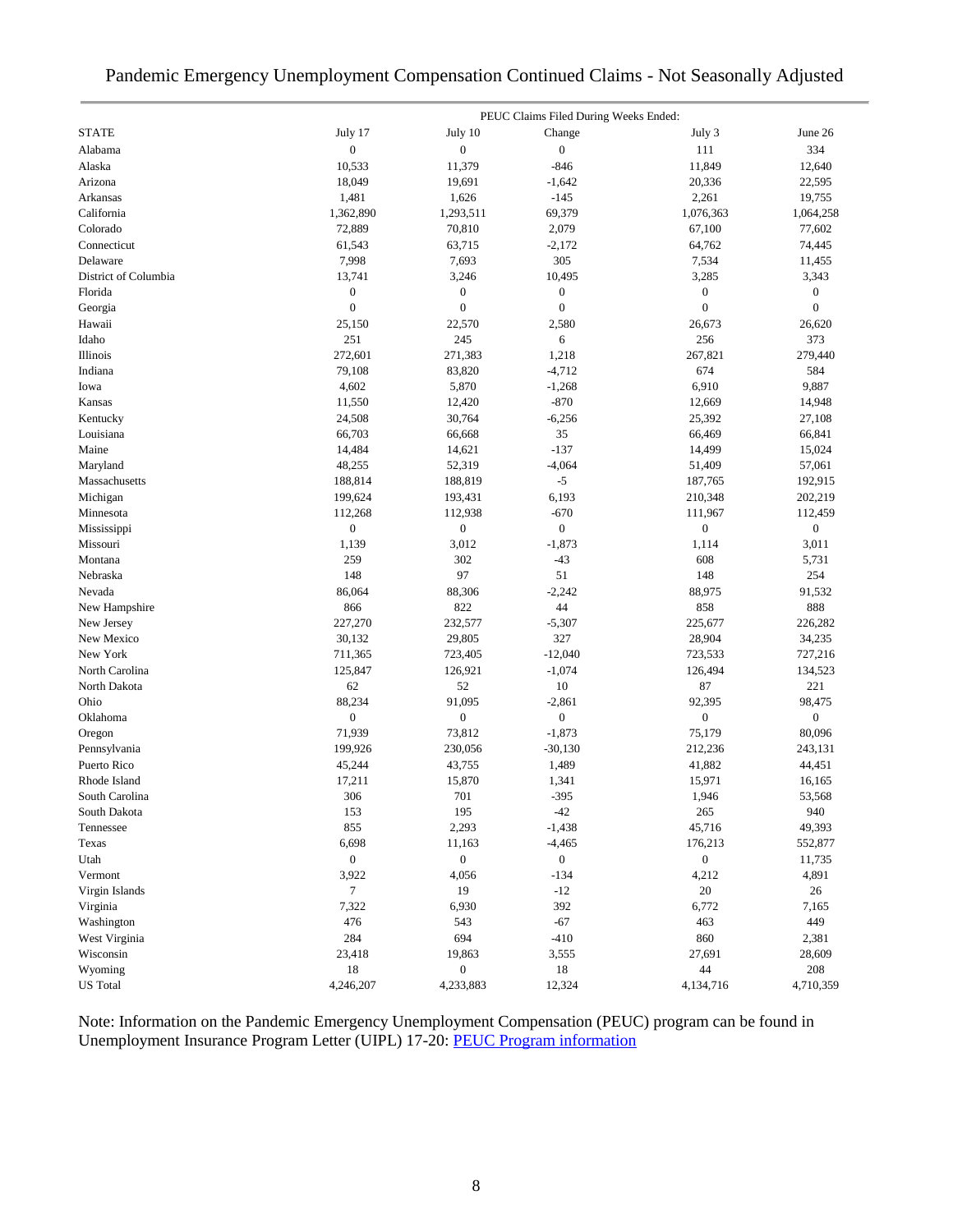|                      |                  | EB Claims Filed During Weeks Ended: |                  |
|----------------------|------------------|-------------------------------------|------------------|
| <b>STATE</b>         | July 17          | July 10                             | Change           |
| Alabama              | $\boldsymbol{0}$ | $\boldsymbol{0}$                    | $\boldsymbol{0}$ |
| Alaska               | $\mathbf{1}$     | $\mathbf{1}$                        | $\mathbf{0}$     |
| Arizona              | 21               | 33                                  | $-12$            |
| Arkansas             | 4                | 15                                  | $-11$            |
| California           | 79,824           | 111,654                             | $-31,830$        |
| Colorado             | $\boldsymbol{0}$ | $\overline{c}$                      | $-2$             |
| Connecticut          | 194              | 162                                 | 32               |
| Delaware             | $\boldsymbol{0}$ | $\boldsymbol{0}$                    | $\boldsymbol{0}$ |
| District of Columbia | 4                | 4                                   | $\boldsymbol{0}$ |
| Florida              | 15               | 23                                  | -8               |
| Georgia              | $\boldsymbol{0}$ | $\boldsymbol{0}$                    | $\boldsymbol{0}$ |
| Hawaii               | 3                | 3                                   | $\boldsymbol{0}$ |
| Idaho                | $\mathbf{1}$     | 0                                   | $\mathbf{1}$     |
| Illinois             | 2,087            | 5,680                               | $-3,593$         |
| Indiana              | 3                | 15                                  | $-12$            |
| Iowa                 | $\overline{7}$   | 21                                  | $-14$            |
| Kansas               | 82               | 82                                  | $\boldsymbol{0}$ |
| Kentucky             | $\boldsymbol{0}$ | $\boldsymbol{0}$                    | $\mathbf{0}$     |
| Louisiana            | $\boldsymbol{0}$ | 12                                  | $-12$            |
| Maine                | $\boldsymbol{0}$ | $\boldsymbol{0}$                    | $\boldsymbol{0}$ |
| Maryland             | 73               | 96                                  | $-23$            |
| Massachusetts        | 973              | 1,275                               | $-302$           |
| Michigan             | 22               | 4                                   | 18               |
| Minnesota            | 18               | 79                                  | $-61$            |
| Mississippi          | 5                | 8                                   | $-3$             |
| Missouri             | 22               | 17                                  | 5                |
| Montana              | $\mathfrak{2}$   | $\boldsymbol{0}$                    | 2                |
| Nebraska             | 8                | $\overline{c}$                      | 6                |
| Nevada               | 419              | 448                                 | $-29$            |
| New Hampshire        | $\boldsymbol{0}$ | 4                                   | $-4$             |
| New Jersey           | 4,247            | 4,595                               | $-348$           |
| New Mexico           | $\,$ 8 $\,$      | 7                                   | $\mathbf{1}$     |
| New York             | 34,916           | 36,273                              | $-1,357$         |
| North Carolina       | 4                | 9                                   | $-5$             |
| North Dakota         | $\boldsymbol{0}$ | $\boldsymbol{0}$                    | $\boldsymbol{0}$ |
| Ohio                 | 91               | 94                                  | $-3$             |
| Oklahoma             | $\boldsymbol{0}$ | $\boldsymbol{0}$                    | $\overline{0}$   |
| Oregon               | 29               | 33                                  | $-4$             |
| Pennsylvania         | 63               | 119                                 | $-56$            |
| Puerto Rico          | 300              | 427                                 | $-127$           |
| Rhode Island         | 27               | 34                                  | $-7$             |
| South Carolina       | $\,1\,$          | 1                                   | $\boldsymbol{0}$ |
| South Dakota         | $\boldsymbol{0}$ | $\boldsymbol{0}$                    | $\boldsymbol{0}$ |
| Tennessee            | $\boldsymbol{0}$ | $\mathbf{1}$                        | $^{\rm -1}$      |
| Texas                | 112,945          | 181,932                             | $-68,987$        |
| Utah                 | $\boldsymbol{0}$ | $\boldsymbol{0}$                    | $\boldsymbol{0}$ |
| Vermont              | $\boldsymbol{0}$ | $\overline{c}$                      | $-2$             |
| Virgin Islands       | 14               | $\boldsymbol{0}$                    | 14               |
| Virginia             | 34               | 81                                  | $-47$            |
| Washington           | 5                | $\,8\,$                             | $-3$             |
| West Virginia        | $\mathbf{1}$     | $\boldsymbol{0}$                    | $\mathbf{1}$     |
| Wisconsin            | 167              | 218                                 | $-51$            |
| Wyoming              | 2,985            | $\mathbf{1}$                        | 2,984            |
| <b>US</b> Total      |                  |                                     | $-103,850$       |
|                      | 239,625          | 343,475                             |                  |

Note: Information on the EB program can be found here: [EB Program information](https://oui.doleta.gov/unemploy/extenben.asp)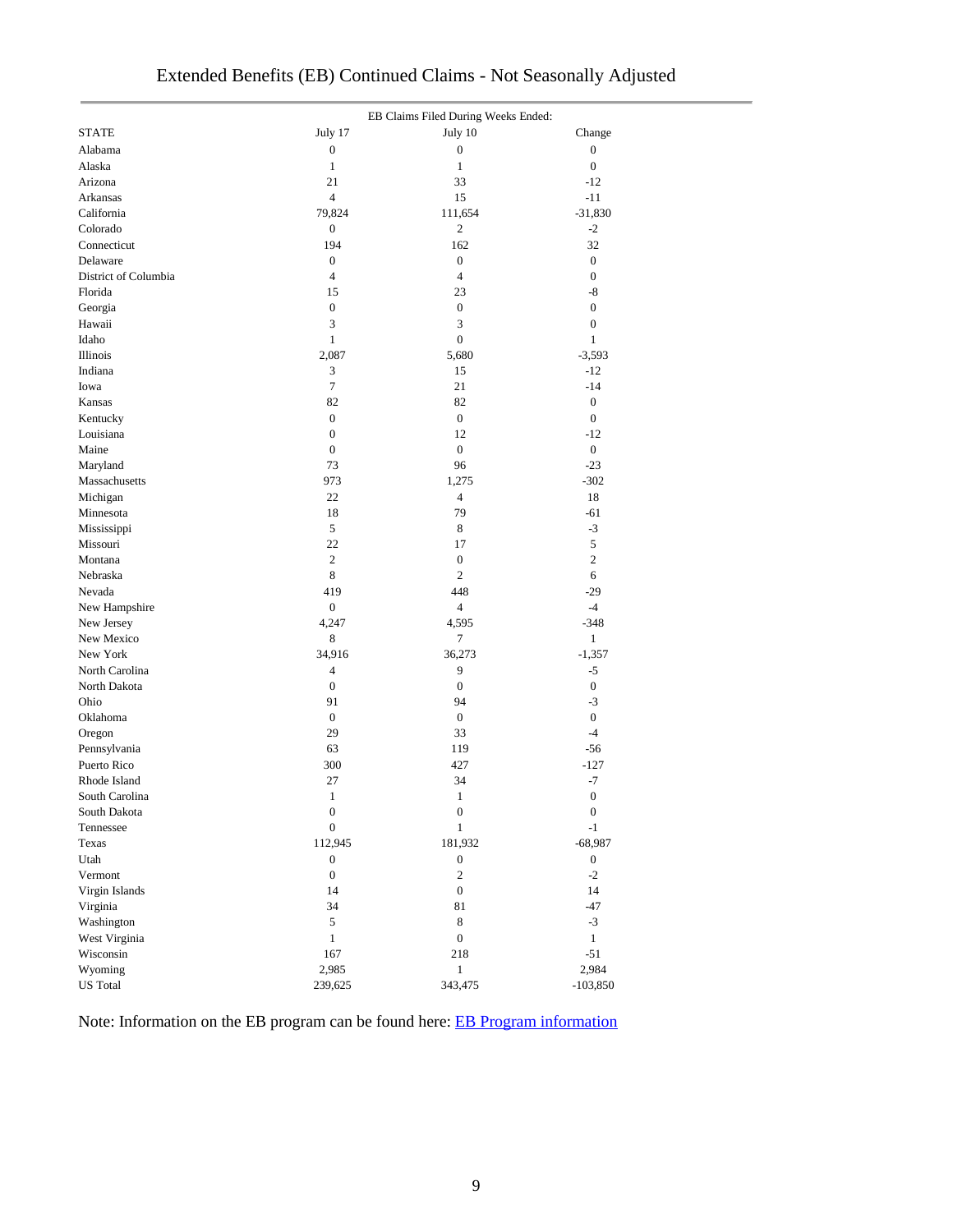#### INITIAL CLAIMS FILED DURING WEEK ENDED JULY 24

INSURED UNEMPLOYMENT FOR WEEK ENDED JULY 17

|                      |              |             | <b>CHANGE FROM</b>       |                                    |                  |                |     |             | <b>CHANGE FROM</b>  |                                    |                  | <b>ALL PROGRAMS</b><br><b>EXCLUDING</b> |
|----------------------|--------------|-------------|--------------------------|------------------------------------|------------------|----------------|-----|-------------|---------------------|------------------------------------|------------------|-----------------------------------------|
|                      |              | LAST        | <b>YEAR</b>              |                                    |                  |                |     | LAST        | YEAR                |                                    |                  | <b>RAILROAD</b>                         |
| <b>STATE NAME</b>    | <b>STATE</b> | <b>WEEK</b> | AGO                      | UCFE <sup>1</sup> UCX <sup>1</sup> |                  | STATE $(\%)^2$ |     | <b>WEEK</b> | AGO                 | UCFE <sup>1</sup> UCX <sup>1</sup> |                  | <b>RETIREMENT</b>                       |
| Alabama              | 3,977        | $-277$      | $-13,460$                | 17                                 | 9                | 19,691         | 1.1 | $-4,926$    | $-74,378$           | 62                                 | 21               | 19,774                                  |
| Alaska               | 1,520        | $-111$      | $-4,549$                 | 5                                  | $\sqrt{2}$       | 6,982          | 2.5 | $-366$      | $-33,614$           | 90                                 | 13               | 7,085                                   |
| Arizona              | 3,301        | $-277$      | $-15,762$                | 4                                  | $\sqrt{2}$       | 41,429         | 1.5 | $-768$      | $-189,393$          | 96                                 | 48               | 41,573                                  |
| Arkansas             | 1,658        | $-259$      | $-13,599$                | 2                                  | $\boldsymbol{0}$ | 19,657         | 1.7 | 106         | $-74,456$           | 66                                 | 30               | 19,753                                  |
| California           | 64,491       | 8,010       | $-180,162$               | 162                                | 79               | 833,426        | 5.2 | 116,940     | $-2,307,193$        | 2,027                              | 1,827            | 837,280                                 |
| Colorado             | 3,322        | $-1,134$    | $-4,715$                 | 3                                  | $\boldsymbol{7}$ | 36,449         | 1.4 | $-243$      | $-187,755$          | 119                                | 165              | 36,733                                  |
| Connecticut          | 3,294        | $-423$      | $-7,887$                 | 12                                 | 5                | 49,823         | 3.3 | $-2,788$    | $-201,937$          | 109                                | 42               | 49,974                                  |
| Delaware             | 616          | $-250$      | $-1,947$                 | 3                                  | 3                | 10,385         | 2.4 | $-832$      | $-30,538$           | 26                                 | 18               | 10,429                                  |
| District of Columbia | 2,282        | $-448$      | $-430$                   | 18                                 | $\boldsymbol{0}$ | 16,429         | 3.1 | $-538$      | $-56,281$           | 658                                | 8                | 17,095                                  |
| Florida              | 10,110       | 140         | $-81,352$                | 24                                 | 38               | 80,694         | 1.0 | $-14,736$   | $-610,376$          | 272                                | 159              | 81,125                                  |
| Georgia              | 11,985       | $-620$      | $-72,999$                | 25                                 | 24               | 97,900         | 2.3 | $-2,359$    | $-539,012$          | 425                                | 215              | 98,540                                  |
| Hawaii               | 2,639        | $-99$       | $-3,246$                 | 10                                 | 14               | 14,386         | 2.7 | 441         | $-115,823$          | 106                                | 80               | 14,572                                  |
| Idaho                | 1,057        | $-106$      | $-3,646$                 | $\overline{4}$                     | $\overline{2}$   | 4,950          | 0.7 | $-260$      | $-21,495$           | 17                                 | 9                | 4,976                                   |
| Illinois             | 18,859       | $-7,060$    | $-14,371$                | 21                                 | $\tau$           | 201,993        | 3.7 | $-2,039$    | $-446,734$          | 603                                | 171              | 202,767                                 |
| Indiana              | 6,106        | $-264$      | $-14,023$                | 3                                  | 6                | 45,203         | 1.6 | $-8,946$    | $-183,023$          | 180                                | 60               | 45,443                                  |
| Iowa                 | 1,543        | $-128$      | $-5,427$                 | 3                                  | $\mathbf{1}$     | 17,639         | 1.2 | $-1,112$    | $-92,403$           | 57                                 | 21               | 17,717                                  |
| Kansas               | 1,487        | $-76$       | $-4,826$                 | $\mathbf{1}$                       | $\boldsymbol{0}$ | 9,338          | 0.7 | 287         | $-62.850$           | 46                                 | 16               | 9,400                                   |
| Kentucky             | 4,258        | $-7,185$    | $-16,783$                | $\mathfrak{2}$                     | 1                | 23,999         | 1.3 | 6,246       | $-117,056$          | 93                                 | 65               | 24,157                                  |
| Louisiana            | 3,122        | $-2,370$    | $-15,389$                | 4                                  | 5                | 44,996         | 2.6 | -3,049      | $-279,361$          | 77                                 | 15               | 45,088                                  |
| Maine                | 916          | $-285$      | $-1,098$                 | $\mathbf{0}$                       | $\boldsymbol{0}$ | 8,239          | 1.5 | $-1,210$    | $-54,138$           | 17                                 | 10               | 8,266                                   |
| Maryland             | 5,530        | $-2$        | $-7,508$                 | 9                                  | $\boldsymbol{0}$ | 35,499         | 1.5 | $-7,388$    | $-183,530$          | 188                                | 64               | 35,751                                  |
| Massachusetts        | 6,533        | $-653$      | $-13,113$                | 21                                 | 14               | 70,884         | 2.2 | $-1,848$    | $-440,593$          | 200                                | 106              | 71,190                                  |
| Michigan             | 21,461       | 449         | $-1,758$                 | $\mathbf{1}$                       | 6                | 78,955         | 2.0 | 3,688       | $-513,752$          | 98                                 | 95               | 79,148                                  |
| Minnesota            | 3,326        | $-1,013$    | $-11,985$                | 6                                  | $\overline{c}$   | 56,375         | 2.1 | -3,633      | $-249,155$          | 118                                | 74               | 56,567                                  |
| Mississippi          | 2,250        | $-344$      | $-6,919$                 | 2                                  | $\mathbf{1}$     | 20,453         | 1.9 | $-2,280$    | $-83,656$           | 98                                 | 23               | 20,574                                  |
| Missouri             | 6,456        | $-5,351$    | $-8,482$                 | 5                                  | $\mathbf{1}$     | 42,448         | 1.6 | -980        | $-139,696$          | 162                                | 37               | 42,647                                  |
| Montana              | 716          | $-59$       | $-1,672$                 | 7                                  | $\overline{2}$   | 6,295          | 1.4 | $-520$      | $-28,407$           | 49                                 | 9                | 6,353                                   |
| Nebraska             | 1,431        | 69          | $-2,225$                 | 3                                  | $\boldsymbol{0}$ | 6,886          | 0.7 | -1,265      | $-40,425$           | 13                                 | 5                | 6,904                                   |
| Nevada               | 2,815        | $-798$      | $-15,575$                | 2                                  | $\overline{2}$   | 51,509         | 4.1 | $-2,365$    | $-294,629$          | 114                                | 70               | 51,693                                  |
| New Hampshire        | 576          | $-40$       | $-2,700$                 | 5                                  | $\overline{2}$   | 7,602          | 1.2 | $-1,349$    | $-58,794$           | 17                                 | 3                | 7,622                                   |
| New Jersey           | 11,529       | 420         | $-16,544$                | 14                                 | 14               | 137,836        | 3.7 | $-2,229$    | $-347,973$          | 435                                | 274              | 138,545                                 |
| New Mexico           | 3,208        | $-1,242$    | $-3,194$                 | 7                                  | $\mathbf{1}$     | 18,793         | 2.5 | $-577$      | $-78,398$           | 106                                | 40               | 18,939                                  |
| New York             | 18,841       | $-3,705$    | $-66,453$                | 16                                 | 29               | 280,696        | 3.3 | $-11,485$   | $-1,353,953$        | 279                                | 374              | 281,349                                 |
| North Carolina       | 4,876        | $-293$      | $-22,119$                | 2                                  | $\tau$           | 39,517         | 0.9 | $-446$      | $-275,599$          | 135                                | 176              | 39,828                                  |
| North Dakota         | 281          | $-51$       | $-922$                   | 6                                  | $\mathbf{1}$     | 2,845          | 0.7 | $-358$      | $-22,143$           | 224                                | 5                | 3,074                                   |
| Ohio                 | 10,645       | $-1,997$    | $-17,377$                | 9                                  | 17               | 68,010         | 1.3 | $-1,930$    | $-338,138$          | 91                                 | 125              | 68,226                                  |
| Oklahoma             | 3,723        | $-671$      | $-5,204$                 | 7                                  | 5                | 32,354         | 2.2 | $-4,931$    | $-95,263$           | 157                                | 49               | 32,560                                  |
| Oregon               | 4,316        | $-411$      | $-5,101$                 | 13                                 | 3                | 42,883         | 2.4 | $-1,819$    | $-148,110$          | 213                                | 91               | 43,187                                  |
| Pennsylvania         | 17,373       | $-21,218$   | $-18,435$                | 40                                 | 10               | 162,503        | 3.0 | $-23,832$   | $-590,850$          | 334                                | 150              | 162,987                                 |
| Puerto Rico          | 5,367        | $-1,643$    | $-1,348$                 | 5                                  | $\overline{4}$   | 41,252         | 5.1 | $-700$      | $-161,069$          | 302                                | 32               | 41,586                                  |
| Rhode Island         | 2,304        | $-1,667$    | $-1,331$                 | $\mathfrak{2}$                     | 1                | 17,138         | 4.0 | 780         | $-46,147$           | 40                                 | 17               | 17,195                                  |
| South Carolina       | 1,503        | $-993$      | $-10,692$                | 5                                  | 15               | 37,023         | 1.9 | $-5,691$    | $-160,863$          | 88                                 | 99               | 37,210                                  |
| South Dakota         | 161          | $-34$       | $-647$                   | 20                                 | $\boldsymbol{0}$ | 1,378          | 0.3 | $-217$      | $-14,265$           | 183                                | 3                | 1,564                                   |
| Tennessee            | 7,841        | 1,694       | $-12,250$                | 7                                  | $\overline{4}$   | 52,820         | 1.6 | 4,458       | $-205,649$          | 74                                 | 18               | 52,912                                  |
| Texas                | 33,883       | $-11,154$   | $-42,921$                | 119                                | 105              | 194,094        | 1.6 | $-5,834$    | $-1,144,806$        | 691                                | 1,265            | 196,050                                 |
| Utah                 | 1,409        | $-103$      | $-2,300$                 | 14                                 | 3                | 9,171          | 0.6 | $-684$      | $-57,180$           | 57                                 | 14               | 9,242                                   |
| Vermont              | 298          | $-21$       | $-1,221$                 | $\boldsymbol{0}$                   | $\boldsymbol{0}$ | 5,186          | 1.9 | $-284$      | $-32,611$           | $\boldsymbol{0}$                   | 6                | 5,192                                   |
| Virgin Islands       | 232          | 50          | 184                      | $\boldsymbol{0}$                   | $\boldsymbol{0}$ | 1,052          | 2.9 | 434         | $-3,790$            | $\boldsymbol{0}$                   | $\boldsymbol{0}$ | 1,052                                   |
| Virginia             | 6,178        | $-126$      | $-36,788$                | 10                                 | 11               | 33,603         | 0.9 | $-1,599$    | $-311,223$          | 147                                | 185              | 33,935                                  |
| Washington           | 4,776        | $-580$      | $-25,877$                | 10                                 | 19               | 68,959         | 2.2 | $-2,180$    | $-287,190$          | 187                                | 439              | 69,585                                  |
| West Virginia        | 874          | $-107$      | $-2,249$                 | 2                                  | $\mathbf{1}$     | 11,381         | 1.8 | $-832$      | $-52,984$           | 65                                 | 19               | 11,465                                  |
| Wisconsin            | 6,806        | $-2,037$    | $-16,220$                | 10                                 | $\boldsymbol{7}$ | 52,671         | 2.0 | $-3,567$    | $-159,273$          | 121                                | 32               | 52,824                                  |
| Wyoming              | 304          | $-26$       | $-1,296$                 | $\mathbf{1}$                       | $\boldsymbol{0}$ | 2,122          | 0.8 | $-97$       | $-10,901$           | 10                                 | $\mathbf{1}$     | 2,133                                   |
| Totals               |              |             | 344,365 -66,879 -857,913 | 703                                | 492              | 3,273,801 2.4  |     |             | $-1,712$ 13,608,831 | 10,142 6,893                       |                  | 3,290,836                               |
|                      |              |             |                          |                                    |                  |                |     |             |                     |                                    |                  |                                         |

Figures appearing in columns showing over-the-week changes reflect all revisions in data for prior week submitted by state agencies.

1. The Unemployment Compensation program for Federal Employees (UCFE) and the Unemployment Compensation for Ex-servicemembers (UCX) exclude claims filed jointly under other programs to avoid duplication.

2. Rate is not seasonally adjusted. The source of U.S. total covered employment is BLS.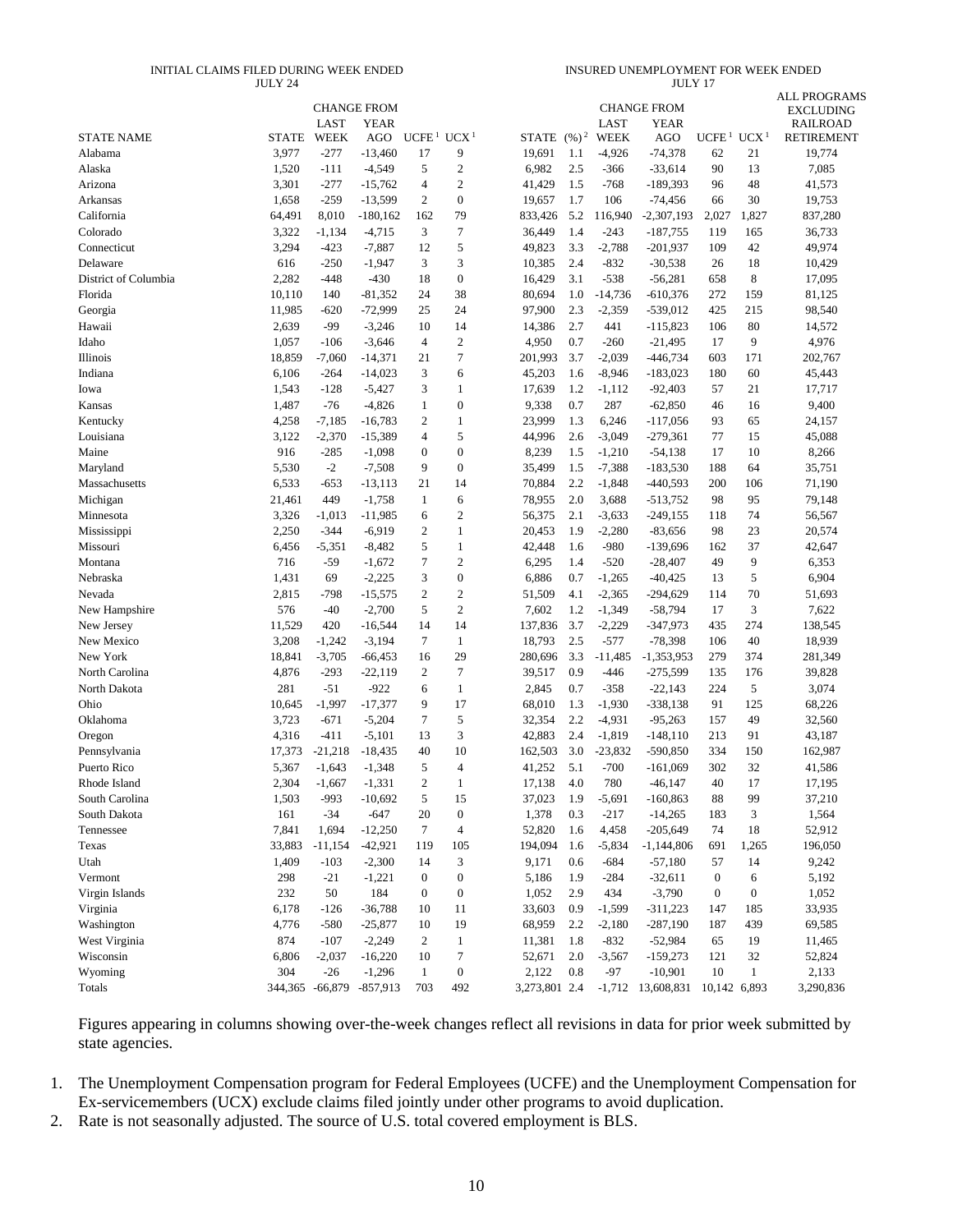### **UNADJUSTED INITIAL CLAIMS FOR WEEK ENDED JULY 24, 2021**

## STATES WITH AN INCREASE OF MORE THAN 1,000

| <b>State</b> | <b>Change</b> | <b>State Supplied Comment</b>                                                                |
|--------------|---------------|----------------------------------------------------------------------------------------------|
| CA.          | $+8.010$      | Layoffs in the service industry.                                                             |
| TN           | $+1.694$      | Layoffs in the transportation and warehousing, retail trade, administrative and support and  |
|              |               | waste management and remediation services, and health care and social assistance industries. |

### STATES WITH A DECREASE OF MORE THAN 1,000

| <b>Change</b><br>$-21,218$ | <b>State Supplied Comment</b><br>Fewer layoffs in the health care and social assistance, educational services, retail trade, and |
|----------------------------|----------------------------------------------------------------------------------------------------------------------------------|
|                            | administrative and support and waste management and remediation services industries.                                             |
|                            | No comment.                                                                                                                      |
|                            | No comment.                                                                                                                      |
| $-7.060$                   | No comment.                                                                                                                      |
| $-5,351$                   | Fewer layoffs in the manufacturing and accommodation and food services industries.                                               |
| $-3.705$                   | Fewer layoffs in the transportation and warehousing, construction, and health care and social                                    |
|                            | assistance industries.                                                                                                           |
| $-2.370$                   | No comment.                                                                                                                      |
| $-2.037$                   | No comment.                                                                                                                      |
| $-1.997$                   | No comment.                                                                                                                      |
| $-1.643$                   | No comment.                                                                                                                      |
| $-1,242$                   | No comment.                                                                                                                      |
| $-1.134$                   | No comment.                                                                                                                      |
|                            | $-11,154$<br>$-7.185$                                                                                                            |